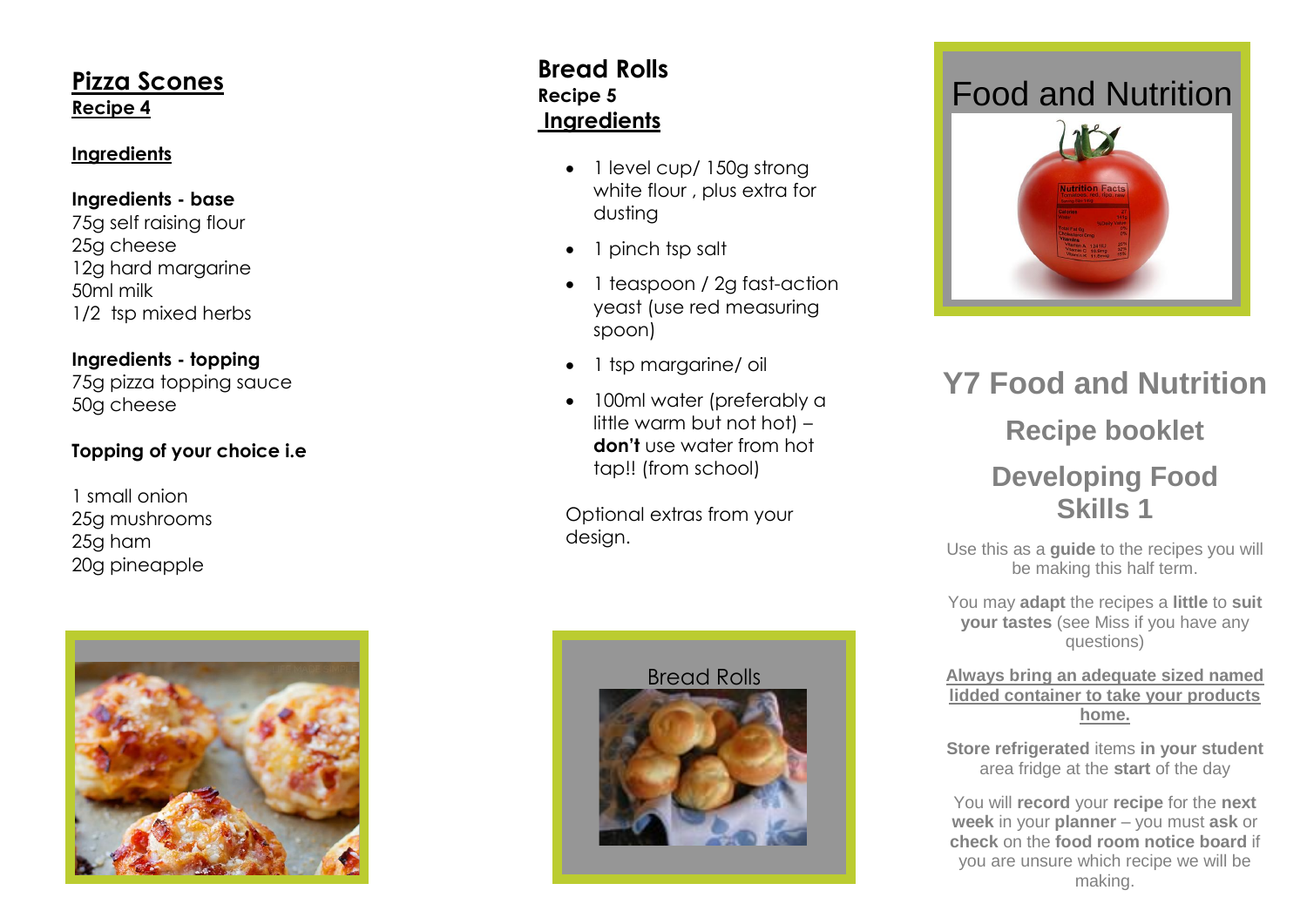# **Tomato Pasta Bake**

## Ingredients

1/2 pan water, boilina 150a pasta shapes  $1 \times 400$ g fin tomatoes 2 tbsp tomato puree 1 onion  $\frac{1}{2}$  areen pepper 1/2 yellow pepper 1 small courgette small handful of olives 2 tbsp oil for frvina 100a cheese

You will need an oven proof dish

#### **Top tips**

- Vary the vegetables in the pasta dish, e.g. use sweetcorn, aubergine, olives or mushrooms.
- Try adding some chopped cooked chicken, ham, tuna or chunks of feta cheese.

### Pasta Bake



# **Muffins**

## **Ingredients**

### **Dry ingredients**

- 125g Self raising flour
- 25g Cocoa powder
- 60g Sugar

### **Wet ingredients**

- 120ml milk
- 2 tbsp. / 30ml oil
- $\bullet$  1 egg

#### **NB. You will also need either 6 muffin cases or 12 cake cases and a large container to take the cakes home!!**

### **Top tips:**

 Try adding 50g of cherries or chocolate chips to make these extra tasty



• If you don't like chocolate, replace 25g cocoa with an extra 25g flour and add 50 – 100g dried or fresh chopped fruit and maybe some cinnamon or mixed spice to the mix.

# **Savory Muffins**

# **Ingredients**

- 2 medium eggs
- 150ml of milk
- 75g of butter
- 150g grated cheese
- 1 red onion
- 250g self raising flour
- Salt and petpper to taste

*Optional ingredients:*

*Chives, ½ a pepper of your choice, chopped ham, chopped tomatoes etc*